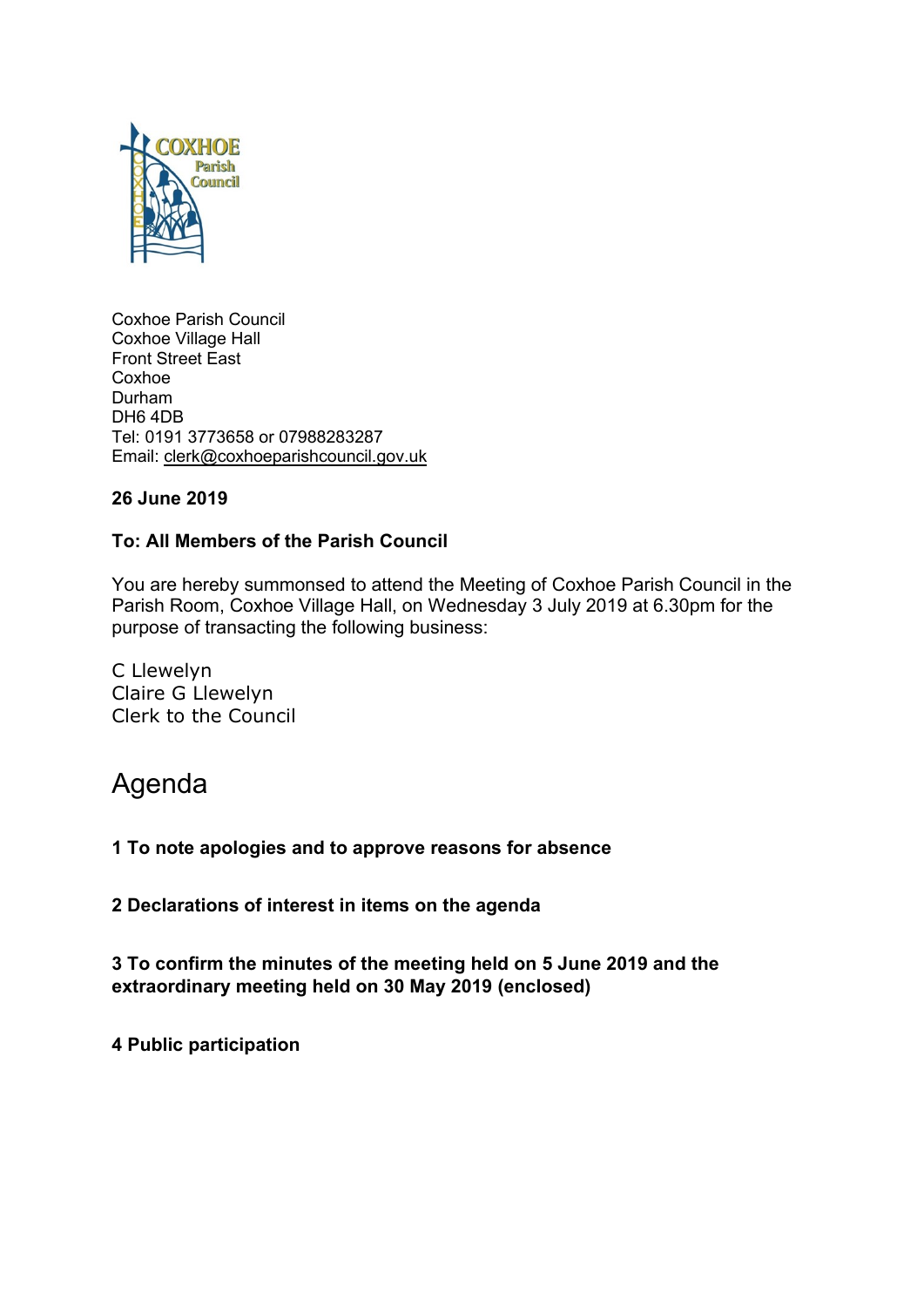# **5 Planning Application including questions to Senior Planning Officer Barry Gavillet**

a) DM/19/01615/FPA Land to the rear of Delamere and Lamorna Station Road West Coxhoe

## **6 Financial matters**

- a) Finance Report, Bank Reconciliation and Payment Schedule (enclosed)
- b) Budget (enclosed)

## **7 Durham County Councillors' update**

# **8 Councillors' reports of their attendance at meetings or events on behalf of the Parish Council**

## **9 Land, Buildings and Open Spaces**

- a) Cricket Ground (report enclosed)
- b) Quarrington Hill Environmental Improvement Scheme (report enclosed)
- c) Request for easement Lowfield Bungalow (report to follow)
- d) Land by Basic Cottages (verbal update)
- e) Quarry heritage feature

## **10 Parking (verbal update)**

## **11 Youth Provision**

- a) Youth Worker Report (enclosed)
- b) Playgroup Report (enclosed)
- c) Secondary School provision (report to follow)

# **12 Clerk's Report (enclosed)**

- a) Classic Car Night
- b) Beautiful Durham
- c) Sustainable Council
- d) Training update

#### **13 Planning and Correspondence report (enclosed)**

- a) DM/18/03884/VOCMW Thrislington Quarry
- b) DM/19/00025/MIN Cornforth West Quarry
- c) DM/19/00026/MIN Cornforth West Quarry
- d) DM/19/01133/VOCMW Tarmac Trading Ltd
- e) DM/19/01134/VOCMW Tarmac Trading Ltd
- f) DM/19/01135/VOCMW Tarmac Trading Ltd
- g) Correspondence and bulletins

#### **14 Community reports**

- a) Quarrington Hill Community Centre
- b) Coxhoe Village Hall